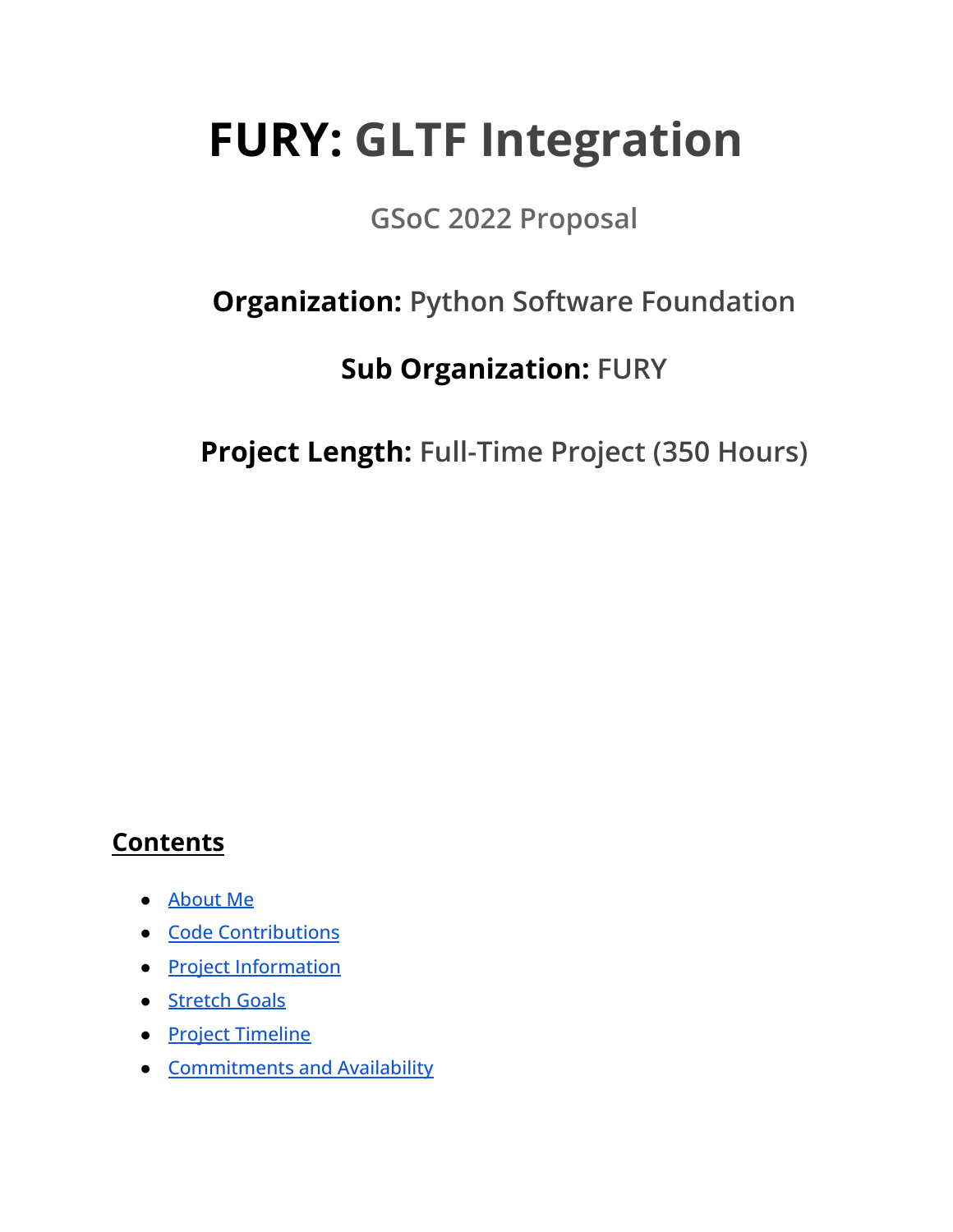## **About Me**

### <span id="page-1-0"></span>**Personal Info**

- Name: Shivam Sahu
- Country: India
- TimeZone: India (UTC +5:30 hours, EST +9:30)
- Github: [Xtanion](https://github.com/xtanion)
- Linkedin: [Shivam Anand](https://www.linkedin.com/in/xtanion/)
- Email: [anandshivam54321@gmail.com](mailto:anandshivam54321@gmail.com)
- Discord: [xtanion#0280](https://discordapp.com/users/710394924461457468/)

## **University Info**

- University: Indian Institute of Technology, Roorkee
- Major: Production and Industrial Engineering
- Current year: 2nd year
- Degree: Bachelor of Technology (2024 expected graduation)

## **Introduction**

I am a second-year student at IIT Roorkee, majoring in Production and Industrial Engineering (a 4-year course). I started programming in the first semester of my college. I explored many python frameworks such as Numpy, Flask, TensorFlow, Pytorch, PyGame, etc. I have worked on many projects in the field of Deep Learning, Android App development & Game Development. One of my group projects was to create an OCR to detect mathematical equations (under the surveillance of the Physics and Astronomy Club, IITR).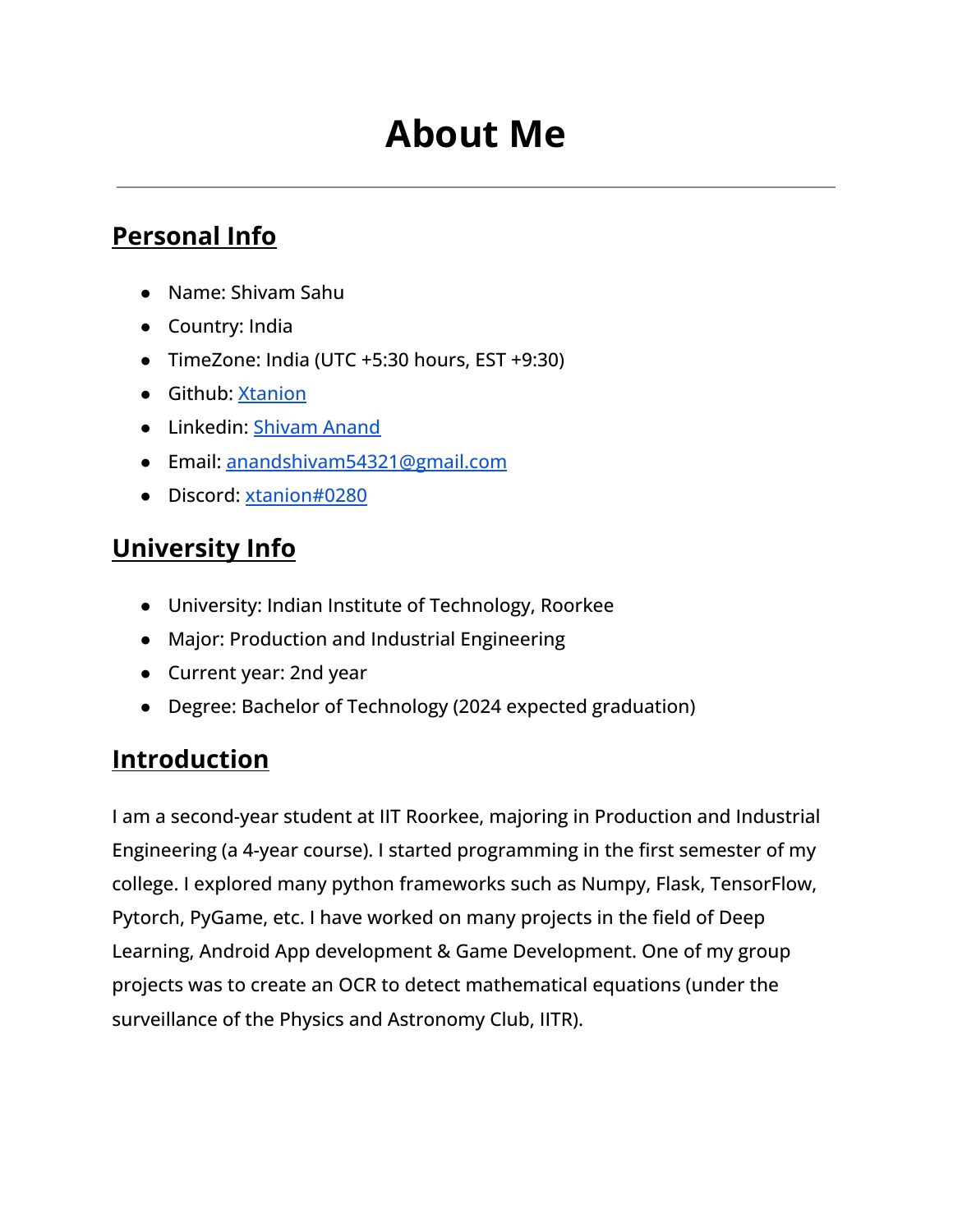In order to understand computer graphics and OpenGL, I've gone through UCSC university [lectures](https://www.youtube.com/channel/UCSynd9Z5RdIpKfvTCITV_8A/videos) and OpenGL tutorials. I read a bit of documentation on VTK. I've read the documentation of FURY and tried to implement some demos/tutorials. I find FURY fascinating as it's very easy to use and versatile. I'm currently learning about Shaders and Animations to add good contributions in FURY.

### **Programming Skills**

Programming Languages and Frameworks

- Fluent in Python, C, and Kotlin
- Moderately experienced in C++, Java, and SQL
- Experienced with various python frameworks (Numpy, Tensorflow, PyGame).

## **Development Environment**

- Ubuntu 21.10 (primarily used) dual booted with Windows 11
- Visual Studio Code and Pycharm as primary text editors
- Good grasp on the concepts of Git
- Moderately experienced with Blender & CAD software (AutoCAD).

## **Code Contributions**

<span id="page-2-0"></span>**Below is the list of PRs that I've worked on FURY codebase -**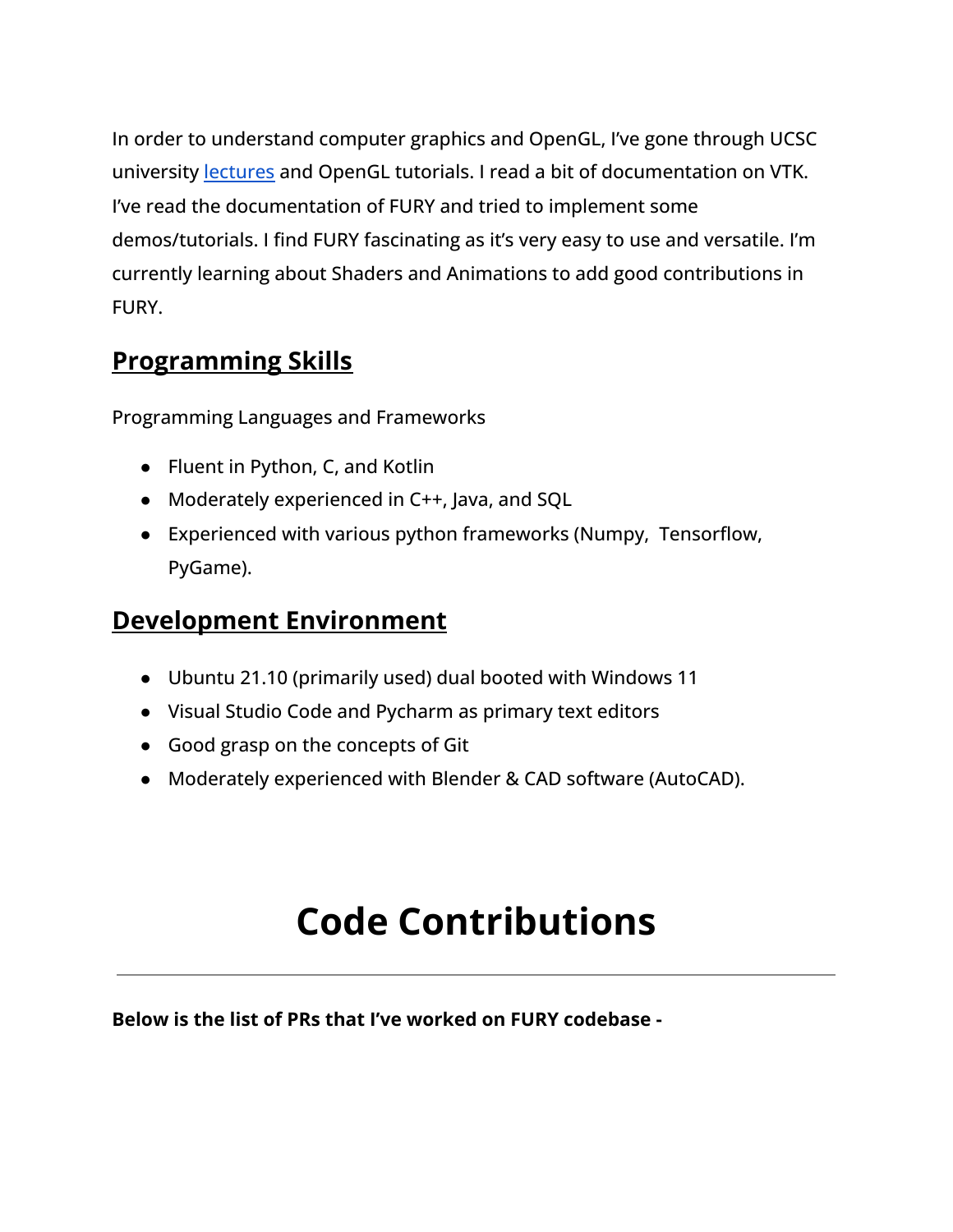● [#520. Added rotation along the axes in Solar System Animation example](https://github.com/fury-gl/fury/pull/520) **(merged)**

An **Enhancement** PR. Previously the planets in the solar system example, didn't have rotation along the axes. Added rotation relative to the earth's rotation period.

● [#525. Implemented VtkBillboardtextActor](https://github.com/fury-gl/fury/pull/525) **(opened)**

Implemented **VtkOpenGlBillboardTextActor3d** that always faces the camera no matter the orientation. It aimed to resolve [#465.](https://github.com/fury-gl/fury/issues/465)

● [#533. Sphere actor uses repeat\\_primitive by default](https://github.com/fury-gl/fury/pull/533) **(opened)**

I modified prim\_sphere to generate a sphere using phi and theta parameters and sphere actor to use primitive by default. It aimed to resolve [#528](https://github.com/fury-gl/fury/issues/528).

● [#547. Cone actor uses repeat\\_primitive by default](https://github.com/fury-gl/fury/pull/547) **(merged)**

Implemented the **prim cone** primitive. Modified cone actor to use it by default and added unit tests for actor and primitives, respectively. It aimed to resolve [#529](https://github.com/fury-gl/fury/issues/529). It was a **New Feature** PR.

● [#556. Updated code of viz\\_network\\_animated to use fury.utils](https://github.com/fury-gl/fury/pull/556) **(merged)**

A **documentation** PR, In which I refreshed the code of demo viz\_network\_animated to use fury.utils function. It resolves [#553](https://github.com/fury-gl/fury/issues/553)

● [#559. Added simulation for Tesseract](https://github.com/fury-gl/fury/pull/559) **(merged)**

I made a simulation of the Tesseract (4-D extension of a cube), rotated and projected it into 3D so that it can be visualized by scene. Added tutorial for the same. It was a **documentation** PR.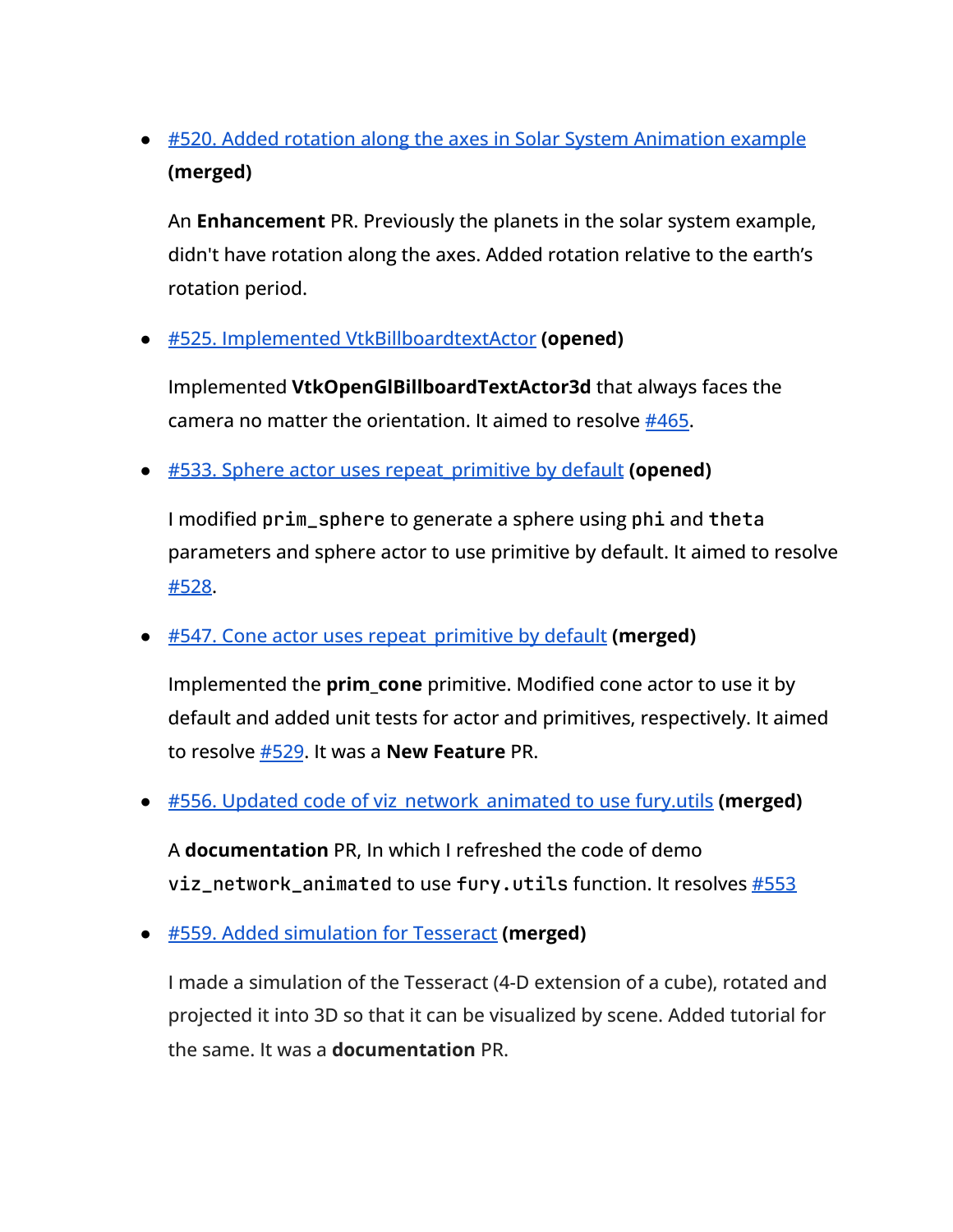#### **Some issues that I've raised -**

● [#526. Text Justification in VtkTextActor3D](https://github.com/fury-gl/fury/pull/526)

Text justification of vtkTextActor3D seems to be working fine. There's a **\_update\_user\_matrix()** method in the text3d in fury; with or without this method, the text actor's justifications were working in the same way

• The direction of actor produced by repeat primitve is not the same as [vtkActor](https://github.com/fury-gl/fury/issues/531#issuecomment-1038142712)

direction parameters of a vtkActor and primitive work in different ways. Hence, actors made from primitives get different orientations.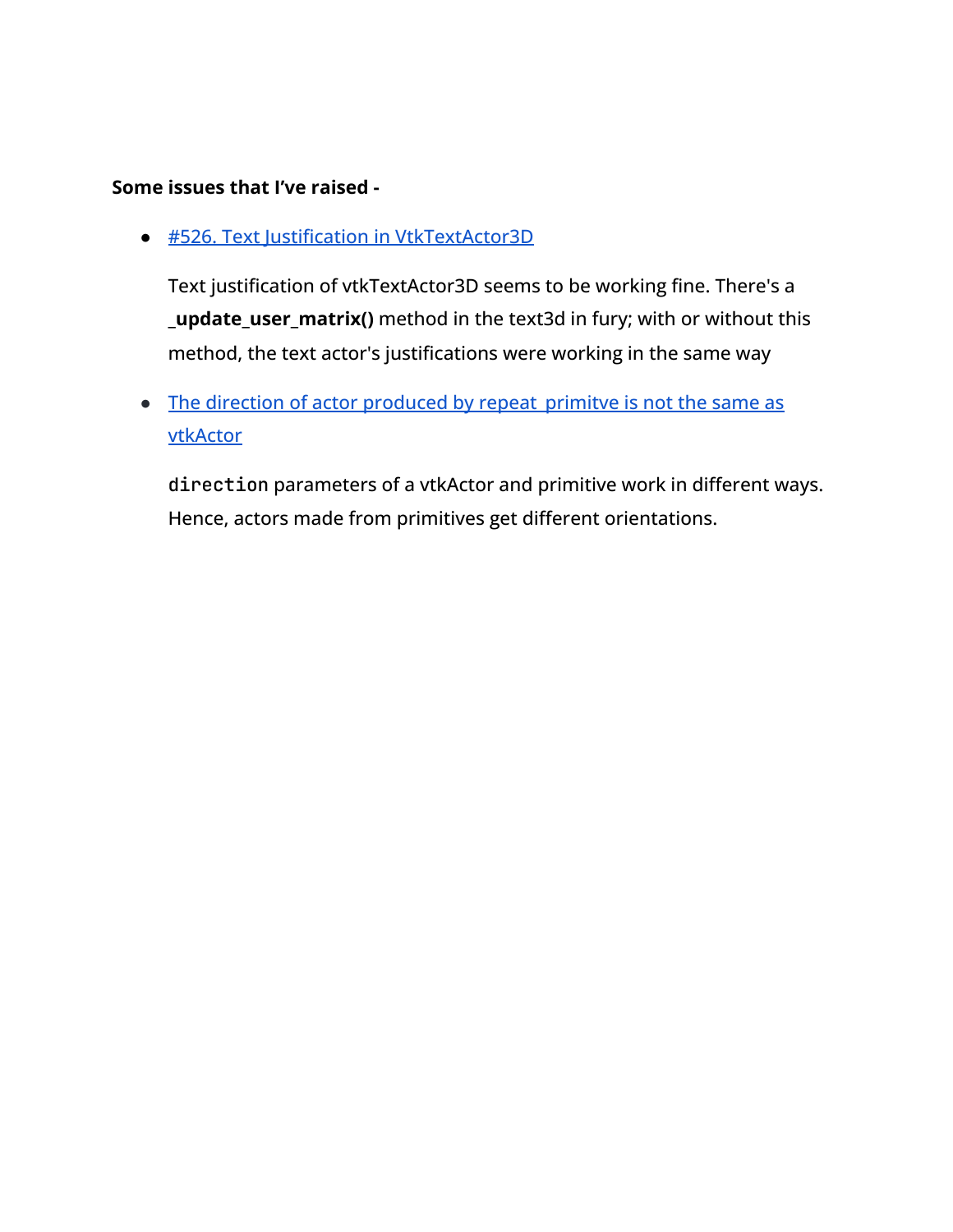## **Project Information**

## <span id="page-5-0"></span>**Abstract**

I will be working on integrating the **glTF** (Graphics Language Transmission Format) file format to FURY. The glTF format minimizes the size of 3D assets and unpacking time. The 3D data object can be directly used by any common graphics APIs, so there won't be any need to decode or pre-process the 3D data. By the completion, We shall be able to load/export and animate *.*gltf format.

As part of my **Stretch Goals,** I would like to work on expanding fury.io to integrate with GLB formats as well.

## **Detailed Description**

The glTF format is used to store 3D data in a suitable form for all runtime applications. glTF allows us to store geometry data and scene data while keeping the file size compact. Multiple 3D file formats have already been integrated into FURY (OBJ, PLY, STL). However, glTF has its advantages of compact size and faster load times.

#### **Extracting data from glTF**

The .gltf file contains scene structure as JSON. The scene data can be extracted using the built-in json library in Python.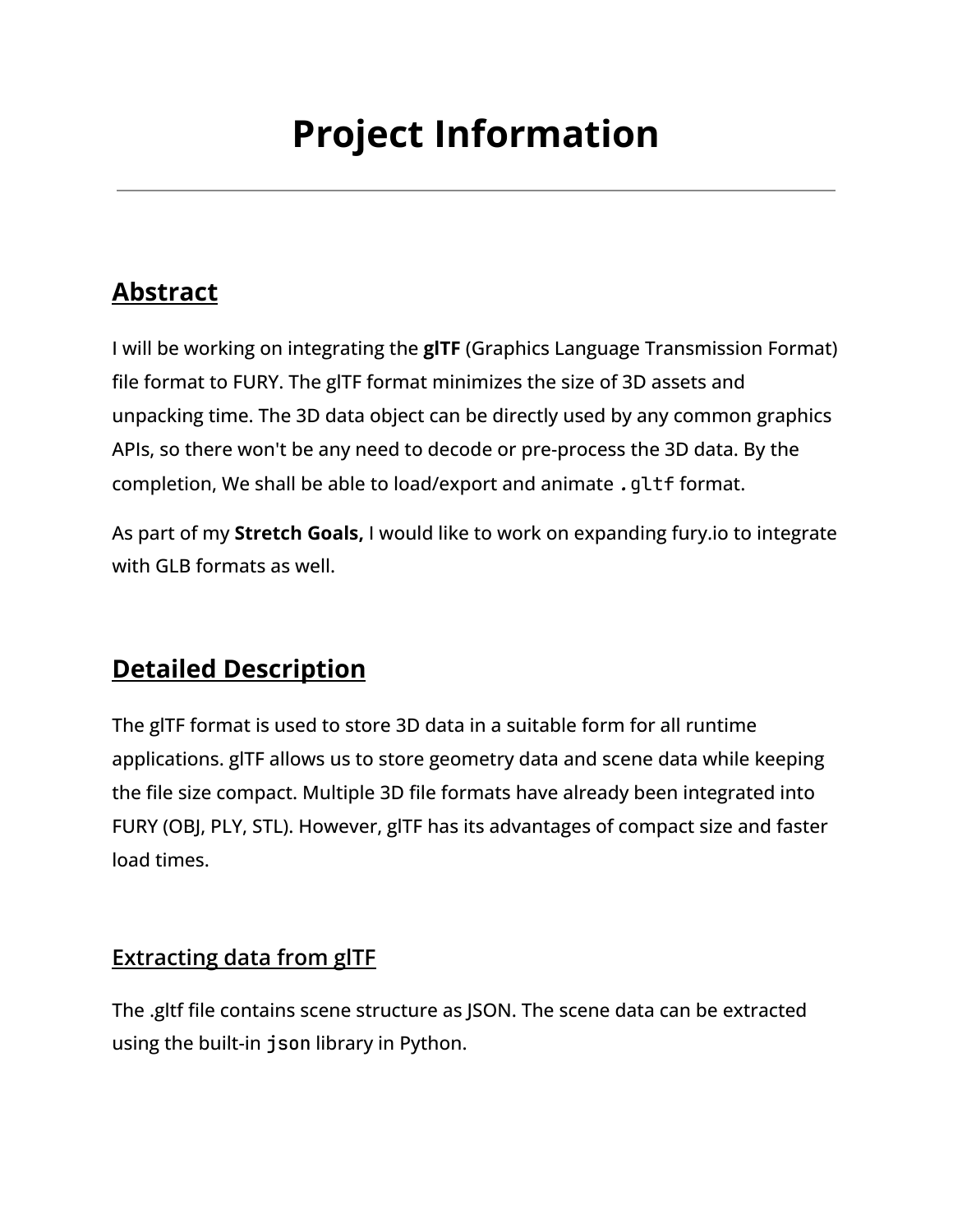The JSON file contains the scene structure which is given by the hierarchy of nodes that define the scene graph.



(glTF 2.0 structure, source: glTF 2.0 specification)

The **Node** contains transformations (Translation, Rotation, Scale) multiplied into T\*R\*S to give the transformation matrix. It also contains **Meshes**, **Camera**, or **Skin** (defines mesh transformations) instances.

**Meshes** have mesh.primitive, which contains references to the accessor, UV texture coordinates, Normals, Vertex Colors, Weights, and Joints for skinning.

```
"meshes": [
     \mathbf{f}"primitives": [
               \{"attributes": {
                         "NORMAL": 23,
                         "POSITION": 22,
                         "TANGENT": 24,
                         "TEXCOORD_0": 25
                    λ.
                    "indices": 21,
                    "material": 3,
                    "mode": 4\mathcal{F}\mathbf{I}\mathcal Yı
```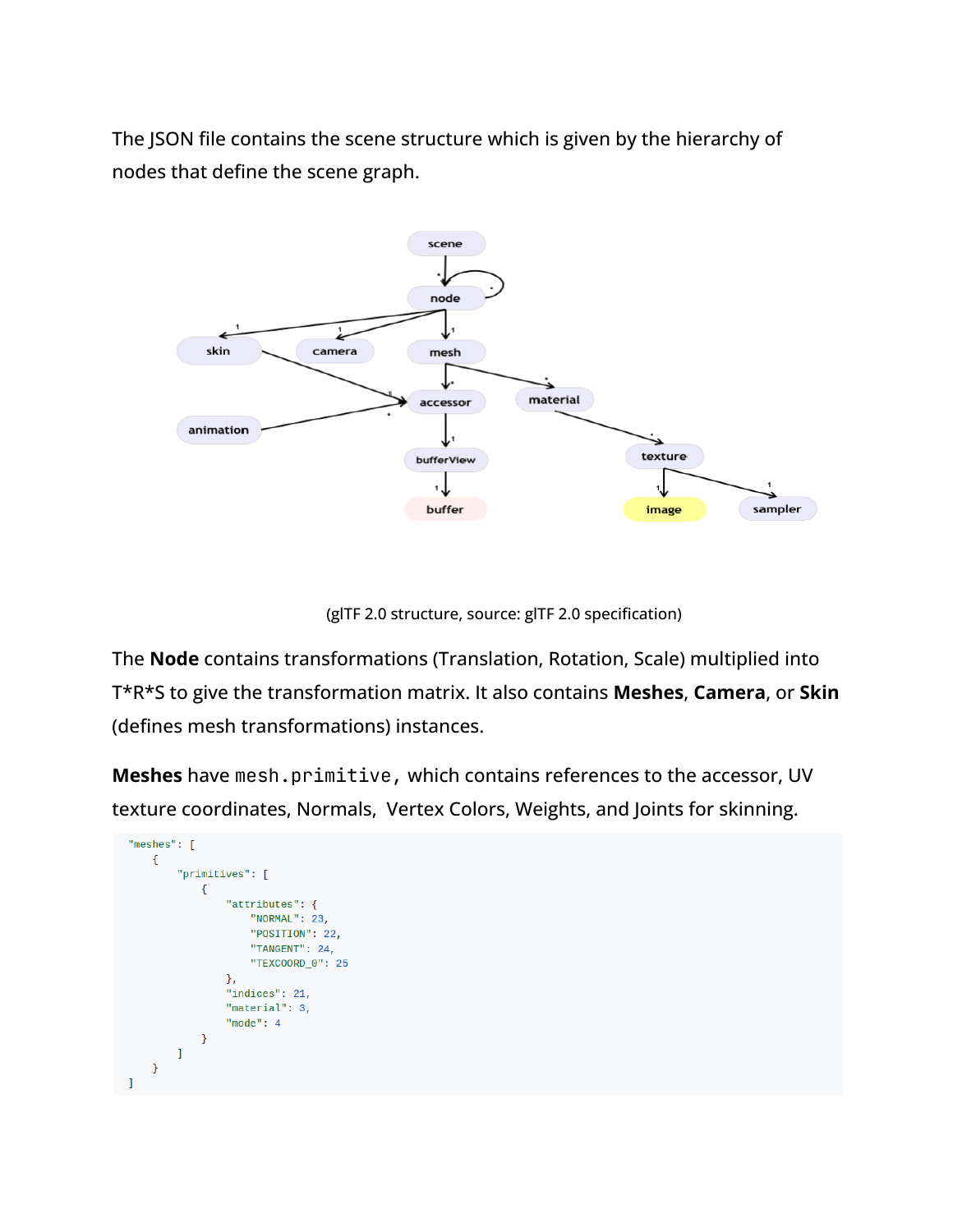POSITION redirects us to the accessor; TEXCOORD\_0 refers to UV coordinates for the first set.

An **accessor** defines a method to parse data from buffers using bufferview and bufferOffset.



(In this accessor, component type is 5123( Float), so each component is 4 bytes. Type is SCALAR; hence the size of each element is 4 bytes (4\*1). )

A bufferView represents a slice of data in one buffer. It contains buffer, byteOffset & byteLength.

```
"bufferViews" : [
 \mathcal{L}"buffer" : \theta,
   "byteOffset": 0,
   "byteLength" : 6,
    "target" : 34963
 λ,
```
(this bufferView refers to the 0th buffer, the byteOffset is 0 and byteLength is 6. So, this bufferView is referring to the 0-6th row in the buffers)

A buffer represents a block of raw binary data. Data is referred to as buffer by uri. A uri may contain the path to an external .bin file or it could be a data URI that is encoded directly into JSON. It can be decoded using the base64 module and it'll provide us with Vertices, Normals, Color Values & UV data.

Materials data is again present in JSON format. Materials are assigned to meshes.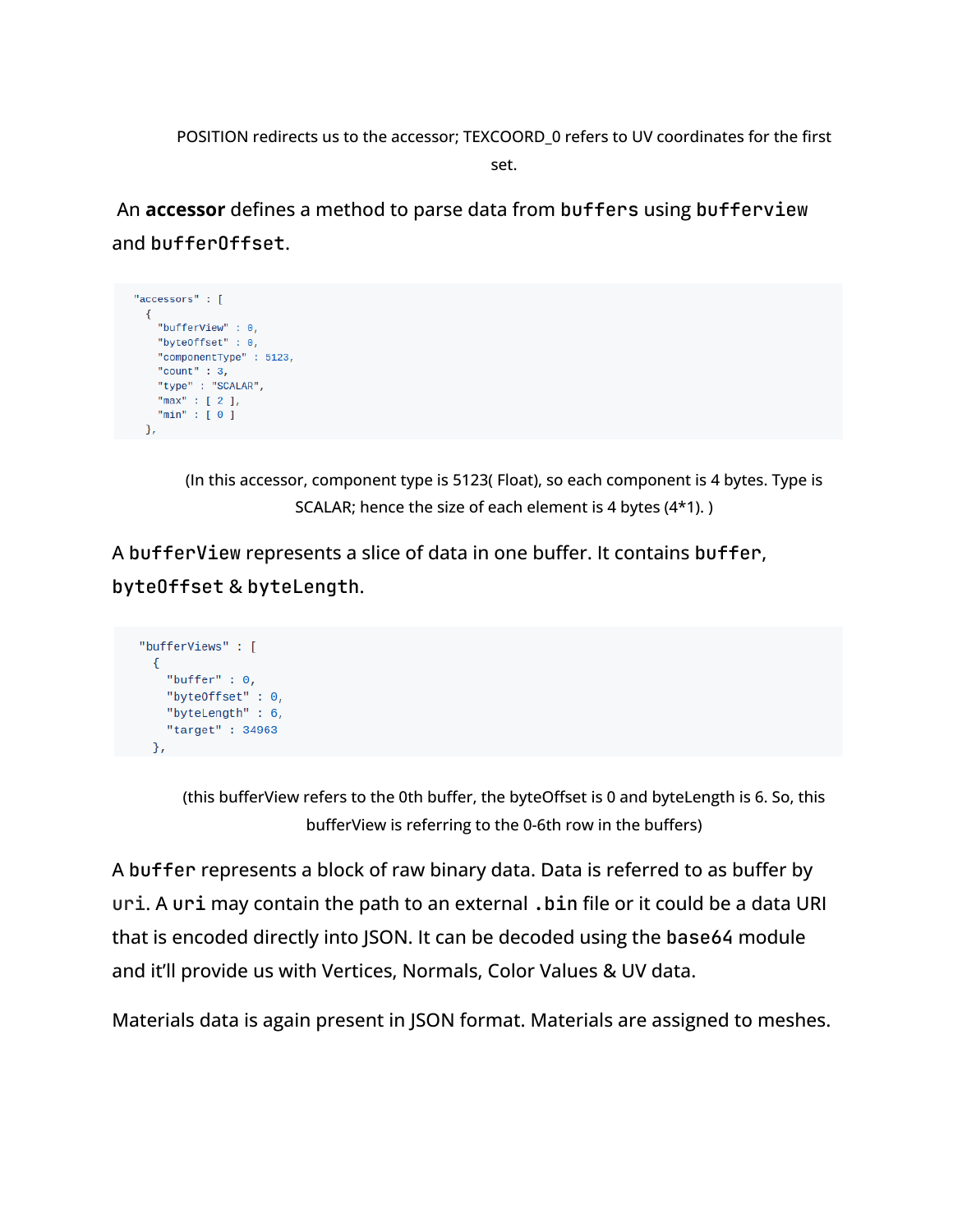```
"materials" : [
  \{"pbrMetallicRoughness": {
       "baseColorFactor": [ 1.000, 0.766, 0.336, 1.0 ],
       "metallicFactor": 0.5,
       "roughnessFactor": 0.1
    \rightarrow\mathcal{F}\mathbf{1}_{\ell}
```
(Example of material in glTF 2.0.)

Textures refer to images that contain uri to the image that we'll be using as texture. It can be extracted as a relative file path. We can create a function using vtkTexture to map the texture to the actor, then using setTCoords (Set Texture Coordinates) to map the UV coordinates that we got from the buffer. VTK provides various ways to set textures, for eg: [vtkProjectedTexture](https://vtk.org/doc/nightly/html/classvtkProjectedTexture.html).

```
"textures": [
  \left\{ \right."source": 0,
      "sampler": 0
  \mathcal{F}\mathbf{1}_{\ell}"images": [
  \{"uri": "testTexture.png"
  \mathcal{F}\mathbf{1}
```
(Here, the texture source refers to the 0th object in images).

The material is applied after the texture is applied to the actor.

#### **Translating data from glTF to FURY**

Steps involved in visualizing a basic glTF (without animations) from the data:

1. Creating actors from the verts faces data (& if present, UV coordinates) that we got from buffers. From the vertices and faces data, we'll create a simple primitive model and then convert it into an actor (We can use utils.repeat\_sources).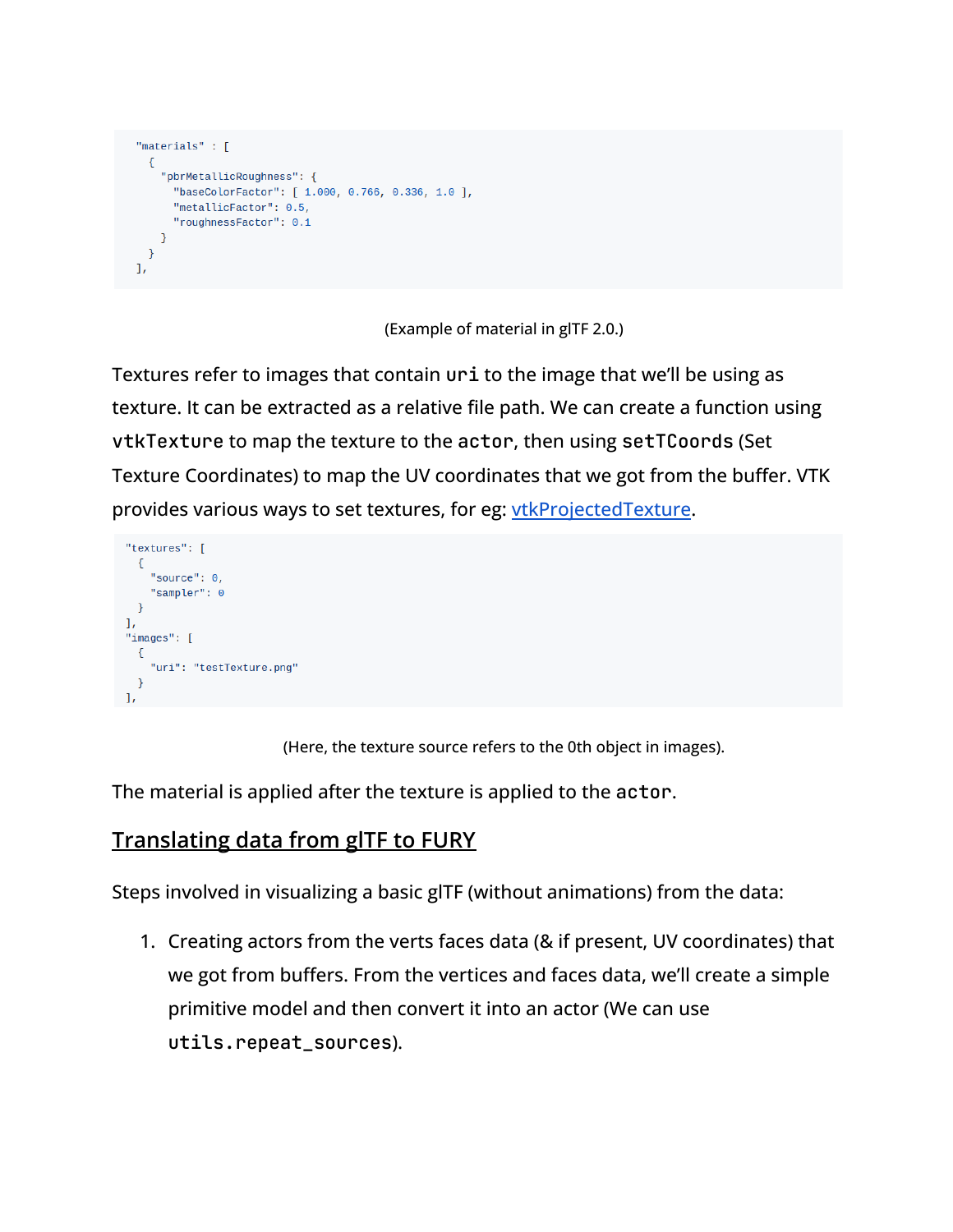- 2. Applying the node transformation matrices and updating vertices of the actor.
- 3. Get the texture image using the io module. We can use vtkTexture(or fury.texture) with UVTexture mapping to do so. Here are some examples: [example1,](https://kitware.github.io/vtk-examples/site/Cxx/Texture/ProjectedTexture/) [example2.](http://scylardor.fr/2013/05/06/making-multi-texturing-work-with-vtk/)
- 4. Identify the material type (eg: pbrMetallic) and set it to actors using fury.material. Update actor.
- 5. Similarly the lights and camera can be set to FURY using the built-in scene.camera module.

Exporting a simple FURY model as glTF:

- 1. Get the primitives data (vertices, triangles, color values, UV list, etc.) from the scene and create nodes for each actor. Convert the primitive data into binary and store them in buffers (convert to base-64 if the user wants to, else store them in a separate .bin file).
- 2. Get Material and texture data, and store them into the mesh of the respective node. Store the camera data into a node.

#### **Animations**

glTF supports Node transforms, Morph Targets weights, and skinned animations via key-frame animations.

The animation data describes how the T, R & S properties of a node change over time. An animations object consists of two elements: samplers and channels. samplers refer to accessor objects, and it also defines how the data should be interpolated into keyframes. animations.channel connects the sampler with the node. We can get the target node from target.node and target.path defines the animation property (T, R, or S).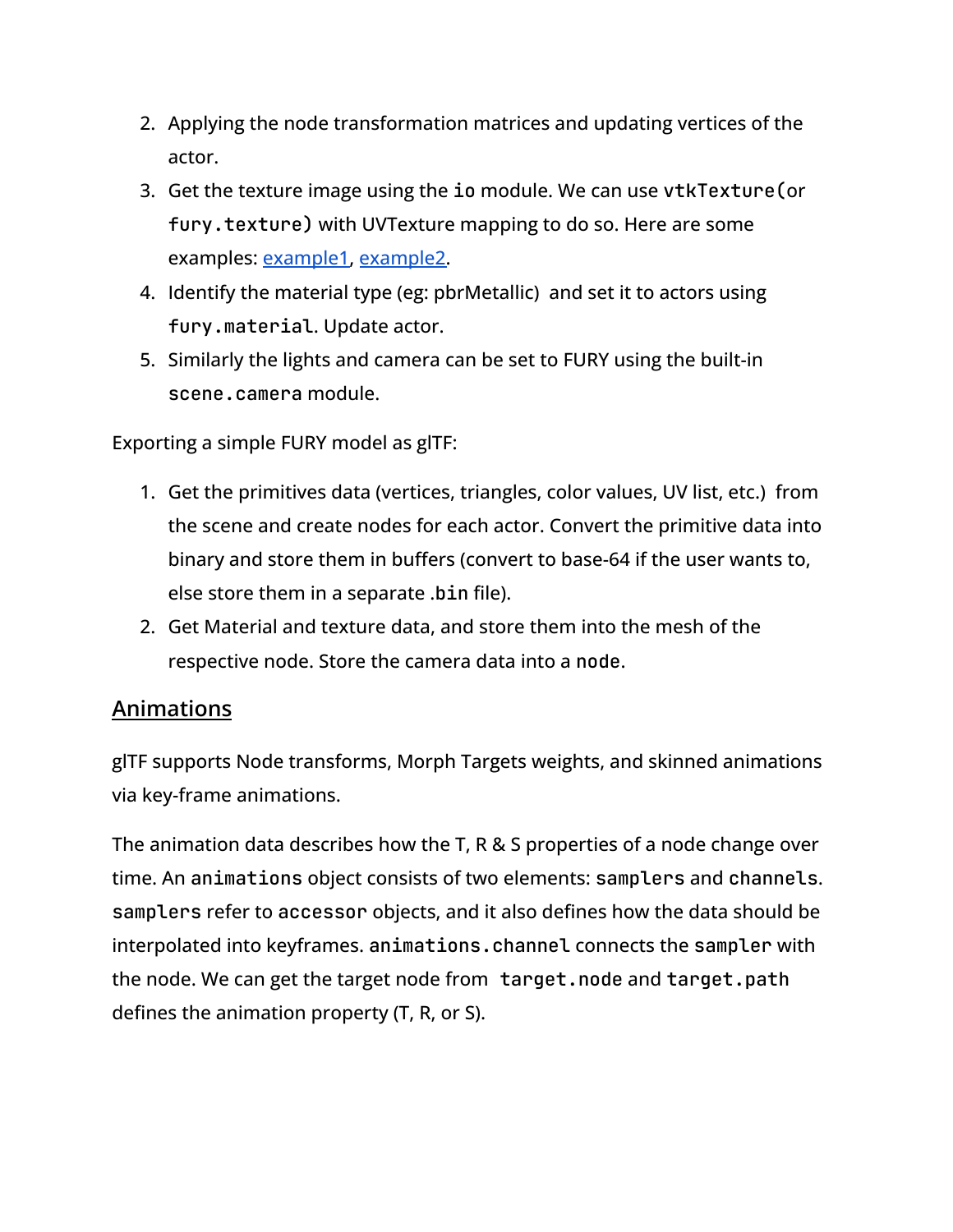```
"animations": [
  \left\{ \right."samplers" : [
       \{"input" :: 2,"interpolation" : "LINEAR",
         "output" : 3
      \}\mathbf{1}"channels" : [ {
       "sampler" : 0,
      "target" : \{"node": \theta,
         "path" :: "rotation"\mathcal{F}\}]
 \mathcal{F}\mathbf{1},
```
(Here, the 0th node is the target node and the animation type is rotation. The interpolation type is LINEAR, input 2 and output 3 refer to time and animation accessors.)

In FURY, we don't have a proper way to animate using keyframes. There's a separate GSoC project for the implementation of keyframe animations. However, this could be an alternative approach to deal with the animations:

In FURY we can use timer\_callbacks to update and animate the scene. We can replicate the effect of keyframe animations with existing timer\_callbacks explained by the following pseudo-code:

```
num_frames = accessor['count'] # frame counts FPS
duration = 1 / num_frames # the refresh duration of timer_callback
duration = duration / n # dividing the duration into n (arbitrary)
parts
counter = itertools.count()
def timer callback( obj, ):
   cnt = next(counter)
   if cnt % n == 0:
       tra data = get data from accessor(anim_acc, 'translation')
        rot data = get data from buffer(anim_acc, 'rotation')
        scl data = get data from accessor(anim acc, 'scale')
   else:
        interp_type = sampler['interpolation']
```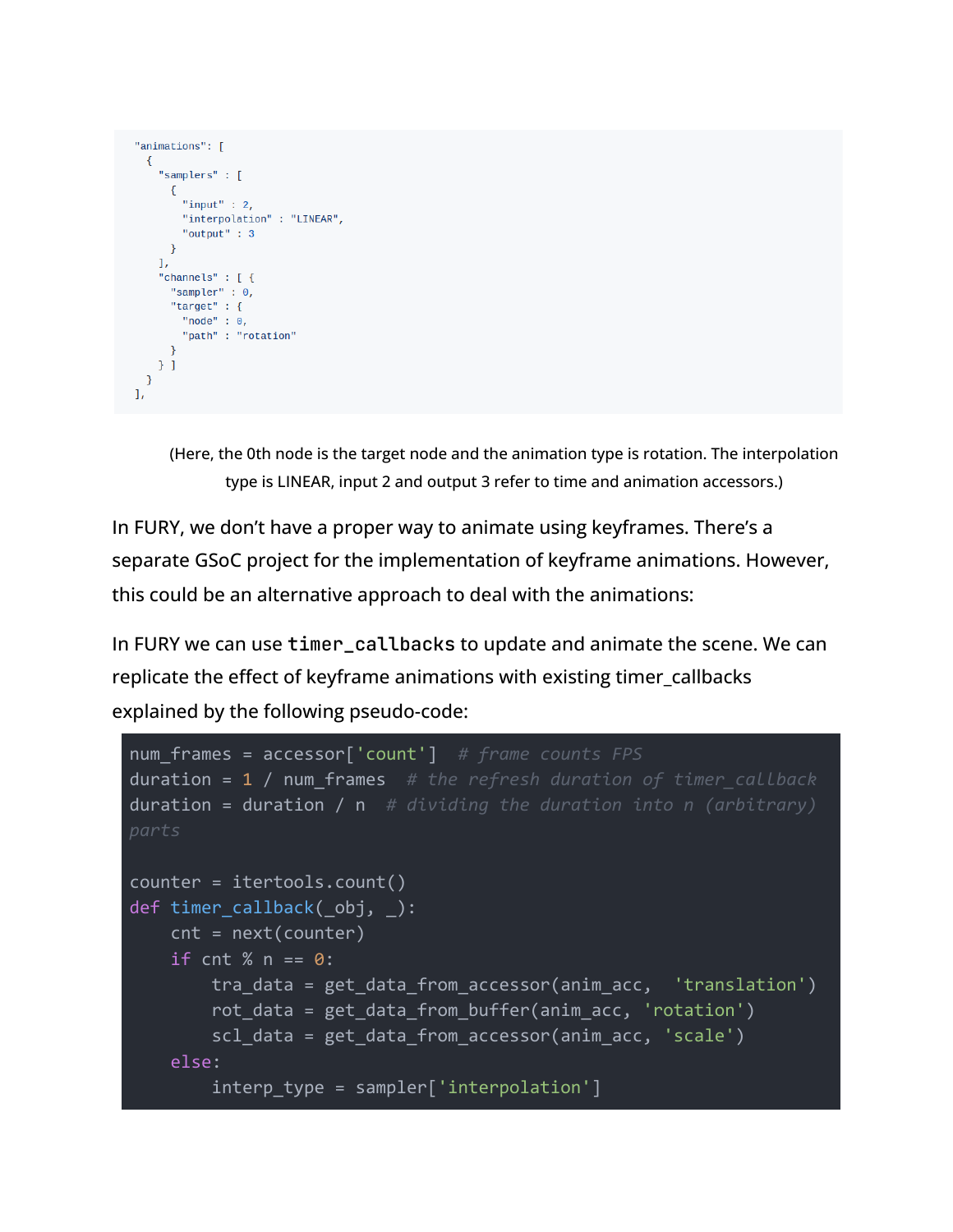```
interpolationValue = (currentTime - previousTime) /(nextTime - previousTime)
       if interp type == 'STEP':
           pass
       elif interp type == 'LINEAR':tra data, rot data, scl data = interp lerp()elif interp_type == 'CUBICSPLINE':tra_data, rot_data, scl_data = interp_cubicspline()
```
**Morph Targets**: Morphing is a process of changing from one model to another. Morph Targets stores displacements or differences for certain mesh attribute that is added to the original mesh at runtime to animate -

```
"meshes":[
   {<br> "primitives":[ \ell{<br>"attributes":{<br>"POSITION":1
               "POSITION":1
            \mathcal{F}"targets":[
               {<br>"POSITION":2<br>}
               \},
               \{"POSITION":3
               \mathcal{F}\mathbf{1}"indices":0
         \mathcal{F}\mathbf{I}"weights":[
        0.5,\pmb{0.5}\mathbf{1}\rightarrow\overline{1}
```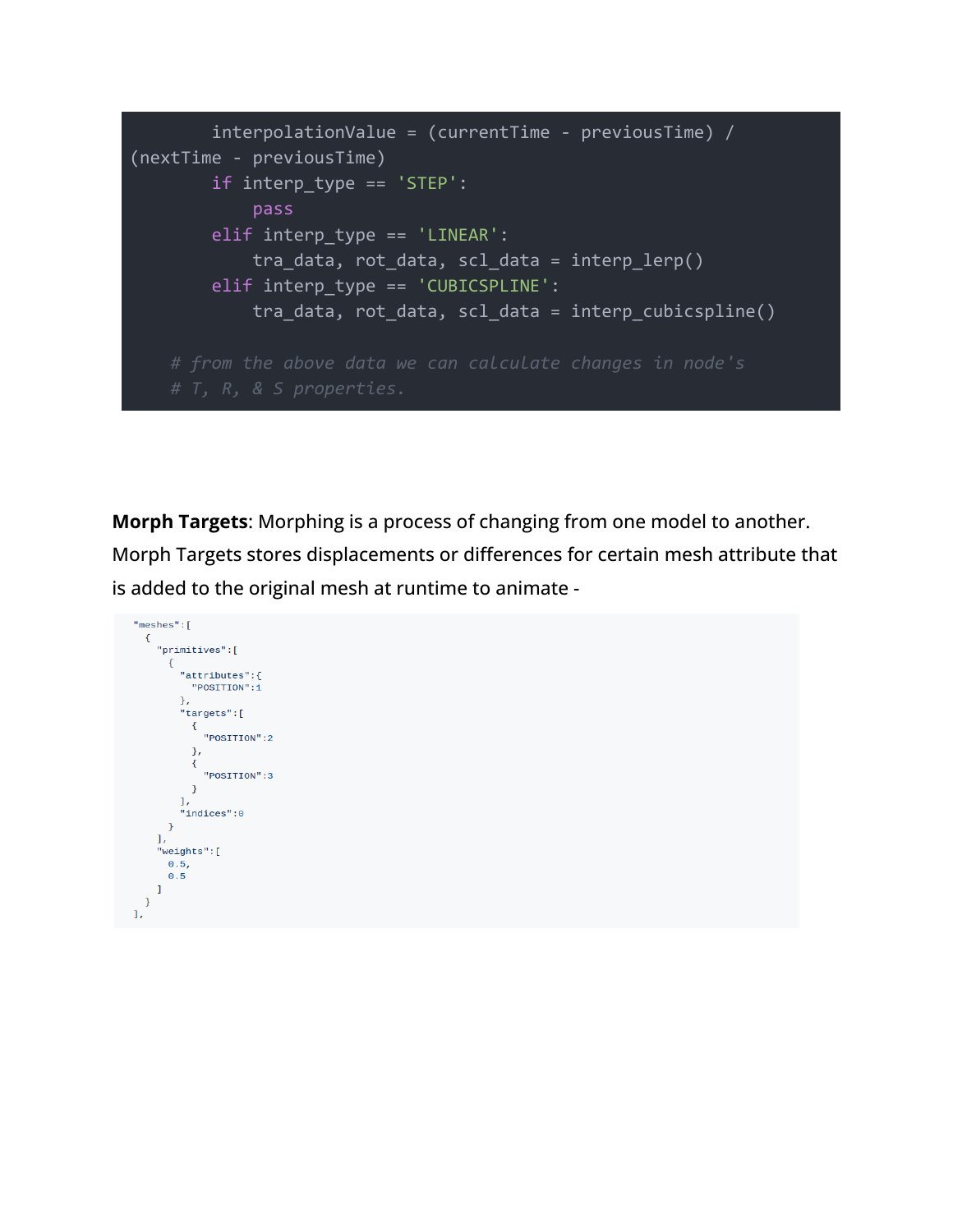an object. We can determine the Rendered primitive position using the following pseudo-code:





(Here, the position is computed at t=1.25 seconds. source: gITF 2.0 [specifications](https://github.com/KhronosGroup/glTF-Tutorials/blob/master/gltfTutorial/gltfTutorial_018_MorphTargets.md#morph-targets))

From the animations, we get the data that affects weights for a given keyframe and timestamp. Weights are interpolated linearly using that data and applied to the morph target displacement. glTF currently supports morphing of vertex position, normals & tangent data.

glTF 2.0 only supports animating node transforms, skinning, and Morph Targets weights. It doesn't have support for animating material colors and texture transform matrices ([source\)](https://github.com/KhronosGroup/glTF/tree/9356622f7d7ace7b2ad5b838c37c1d0084b67969/specification/2.0#animations).

### **Implementing Skeletal Animation (Skinning)**

Vertex Skinning allows the vertices of a mesh to be influenced by the bones of the skeleton. Skinning glTF data is stored in nodes, meshes, and the skin object. I'll be implementing skeletal animations as part of glTF animations.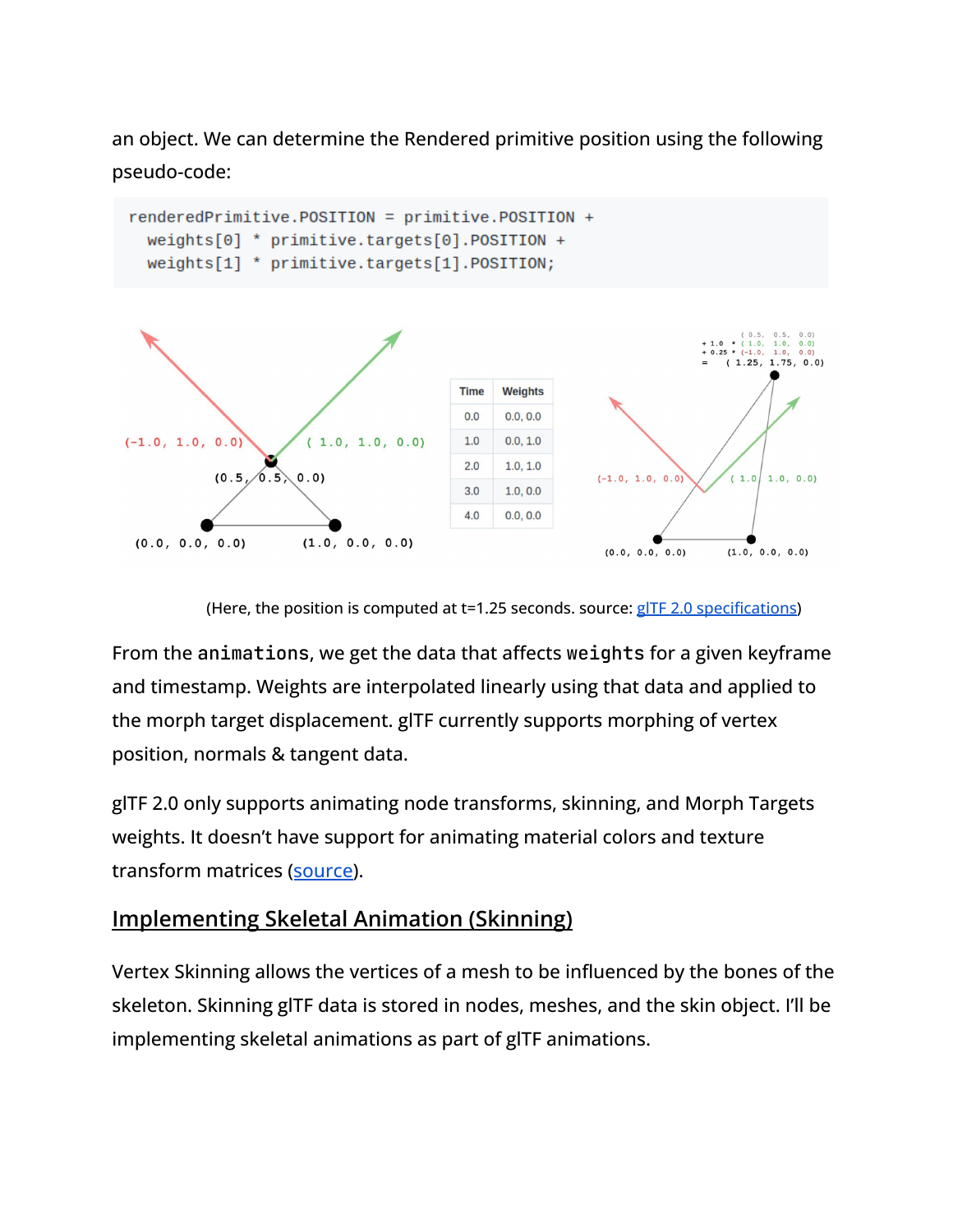A node refers to the index of the skin object. A skin object contains an array of joints that defines the skeleton (bones) hierarchy, that is the joints that are to be affected by the node transformation. Each vertex also contains a **weights** array (range: [0, 1], contains up to 4 values) that defines the effect of the movement of bones to the vertex. Skin object also gives us the reference to

**inverseBindMatrices** for each joint. Using the information, animated position can be calculated as:

```
>>> Panimated = Pmesh * InverseBindMatrixjoint* MBM
>>> Panimated = Pmesh * SkinningMatrix (MBM = Transformation Matrix)
```
Applying the transformation matrix to the mesh in a loop will create an animation effect.

#### **Creating Demos & Adding Tests**

After writing code for complete integration of glTF and adding Animations, I'll add demos to show how they can use the new glTF importer/exporter in FURY. I'll also add unit tests for the newly implemented glTF reader and writer.

## **Stretch Goals**

#### <span id="page-13-0"></span>**Binary glTF (GLB) Integration**

GLB is like glTF, but unlike glTF, it contains everything (JSON, buffers, and Image data) as a single binary blob. It can still refer to external resources (e.g., Texture for multiple objects can be referenced by uri).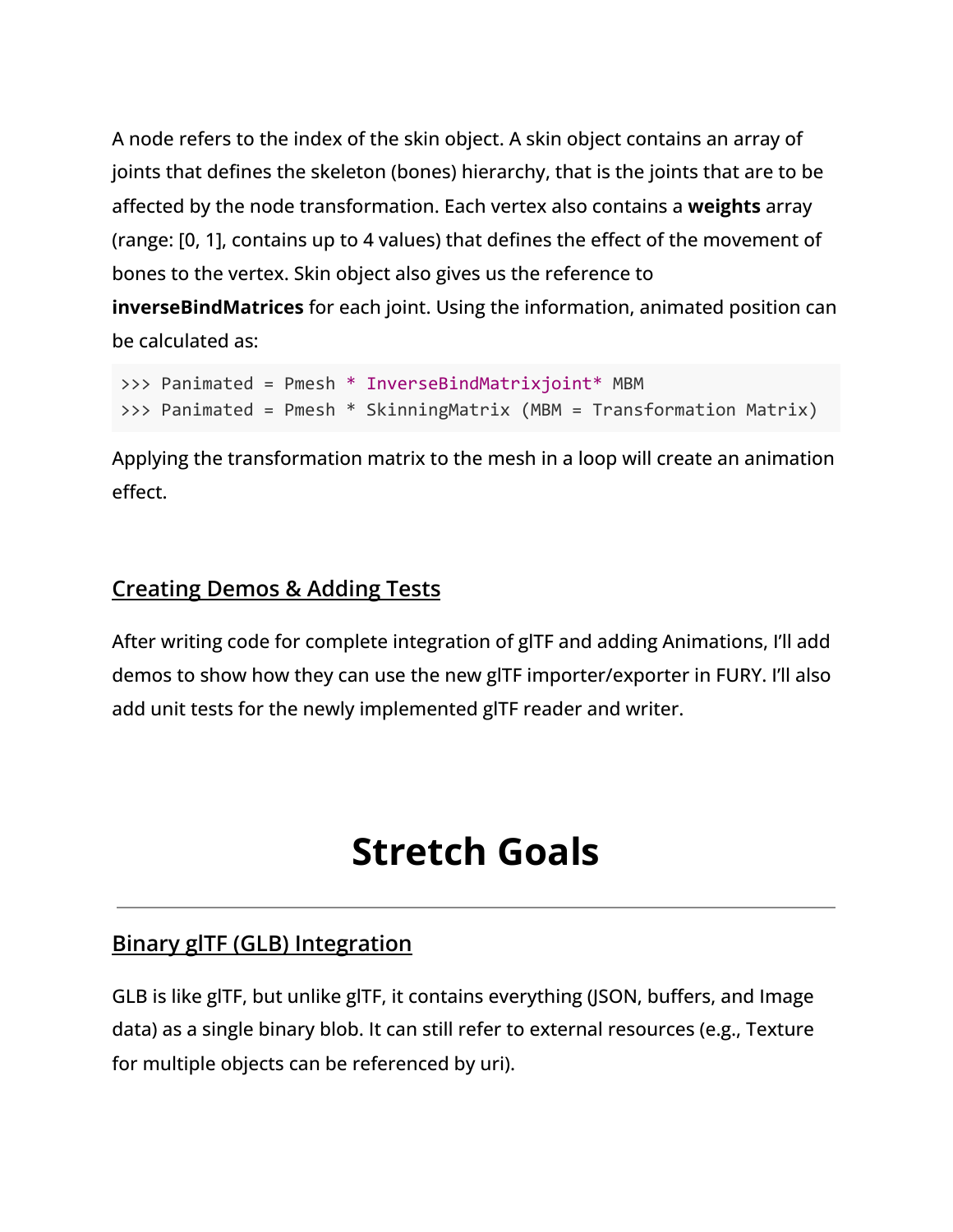After complete integration of glTF (load/ animate/ and adding demos for the same), I'm planning to expand io with GLB format as well.

## **Project Timeline**

<span id="page-14-0"></span>

| Period                               | <b>Goals / Milestones</b>                                                                                                                                                                                                                                                                                                                                                                                                                                                                     |
|--------------------------------------|-----------------------------------------------------------------------------------------------------------------------------------------------------------------------------------------------------------------------------------------------------------------------------------------------------------------------------------------------------------------------------------------------------------------------------------------------------------------------------------------------|
|                                      | <b>Community Bonding period</b><br>May 20, 2022 - June 12, 2022                                                                                                                                                                                                                                                                                                                                                                                                                               |
| <b>Week 1-3</b><br>May 20 - June 12, | Getting to know about the community, mentors,<br>and the admins.<br>Reading up gITF standards and other related<br>$\bullet$<br>projects (e.g., panda3D glTF).<br>• Discuss the goals for the mentioned features.<br>Discuss the order of Implementation.<br>Review and merge any pull requests that could<br>aid the project and otherwise.<br>Read the binary data and convert it into NumPy<br>$\bullet$<br>arrays.<br>Parse the gITF file and create objects to save<br>them into memory. |
|                                      | <b>Phase 1 Coding</b><br>June 13, 2022 - July 25, 2022                                                                                                                                                                                                                                                                                                                                                                                                                                        |
| Week 4<br>June 13 - June 20          | • Load meshes (without<br>textures/materials/animations) from gITF and<br>display them to the scene.<br>Create functions for applying node<br>$\bullet$<br>transformations.                                                                                                                                                                                                                                                                                                                   |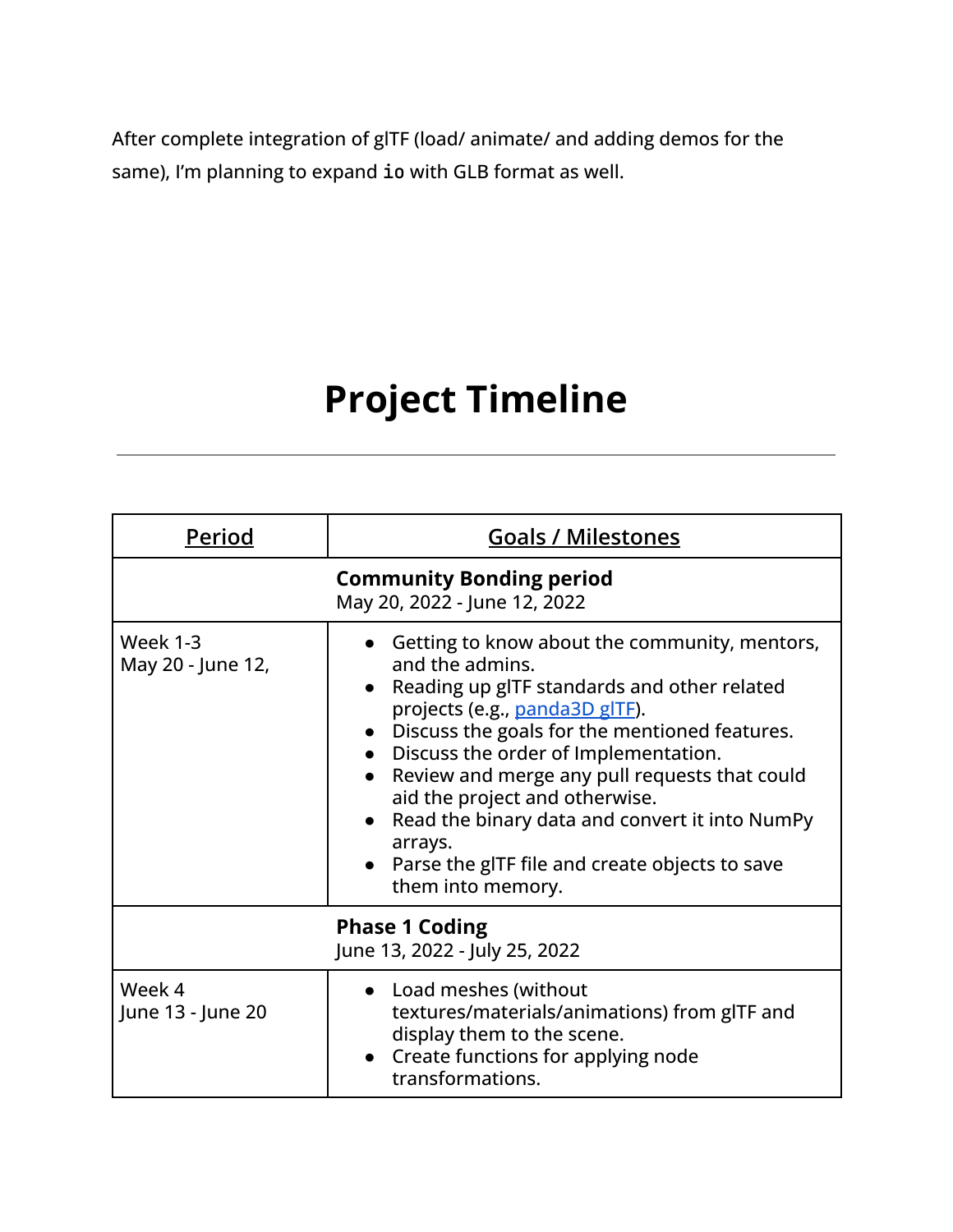| Week 5<br>June 21 - June 28    | Load materials and texture data.<br>Create a function to apply textures using<br>$\bullet$<br>vtkTexture (or suggested by the mentor).                                     |
|--------------------------------|----------------------------------------------------------------------------------------------------------------------------------------------------------------------------|
| Week 6<br>June 29 - July 6     | Apply materials to the mesh using built-in<br>$\bullet$<br>methods.                                                                                                        |
| Week 7<br>July 7 - July 14     | Add lights, mentioned camera position.<br>Fix any bugs in Importer.                                                                                                        |
| Week 8, 9<br>July 15 - July 24 | Parse the animations data from buffers.<br>Creating callback function to mimic the keyframe<br>animation.                                                                  |
|                                | <b>Phase 1 Evaluation</b><br>July 25 - July 29                                                                                                                             |
| Week 10<br>July 25 - Aug 1     | • Write functions for all supported interpolation<br>types. We can use scipy interpolation and<br>spatial transformations.<br>Apply interpolation for intermediate frames. |
| Week 11<br>Aug 2 - Aug 9       | Create functions for simple node transformation<br>animations.<br>Perform bug fixes<br>$\bullet$                                                                           |
| Week 12, 13<br>Aug 10 - Aug 25 | Start loading the morph data.<br>$\bullet$<br>Interpolate weights of morph targets on each<br>callback to perform morph animation.<br>Update vertices of the mesh.         |
| Week 14<br>Aug 26 - Sep 2      | Perform bug fixes in Morphing Animations<br>Create bones hierarchy (bind pose) for the<br>skeletal animation.<br>Assign vertices to bone indices and their weights.        |
| Week 15<br>Sep 3 - Sep 10      | Load skinning information (inverseBindMatrices,<br>$\bullet$<br>weights, etc).                                                                                             |
| Week 16, 17<br>Sep 10 - Sep 25 | Calculate transformation matrices for the<br>hierarchy of bones<br>Calculate skinning matrices.<br>Apply skinning matrix and weights to the vertices                       |
| Week 18<br>Sep 26 - Oct 3      | Apply skinning matrix and weights to the vertices<br>Transform the vertices.                                                                                               |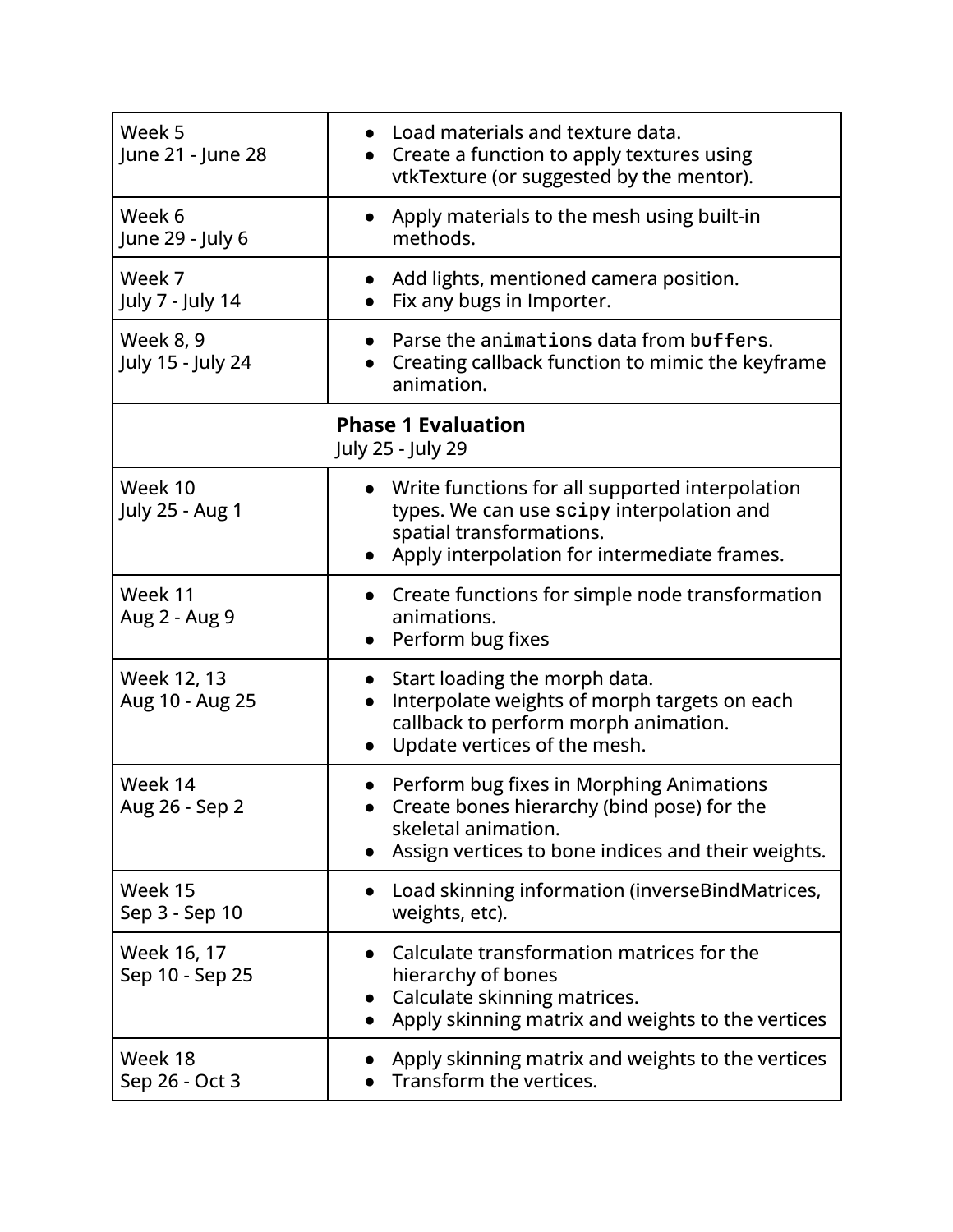| Week 19<br>Oct 4 - Oct 11      | Debug the skeletal animations code.<br>$\bullet$<br>Add unit tests for loading the gITF.<br>$\bullet$                                                   |
|--------------------------------|---------------------------------------------------------------------------------------------------------------------------------------------------------|
| Week 20<br>Oct 12 - Oct 19     | • Add unit tests for animations, morphs & textures.                                                                                                     |
| Week 21<br>Oct 20 - Oct 27     | • Work on stretch goals (if time permits).<br>Try to integrate the .glb format into fury.io<br>$\bullet$                                                |
| Week 22, 23<br>Oct 28 - Nov 13 | Debug the code extensively for loading,<br>visualizing, and animation.<br>Prepare tutorial/demos/videos for newly<br>$\bullet$<br>implemented features. |
|                                | <b>Final Evaluations</b><br>Nov 14 - Nov 21                                                                                                             |

## <span id="page-16-0"></span>**Commitments and Availability**

- 1. My college End Term Examinations are from 22 April to 2 May & College's summer vacations will continue for the entire month of May, June, till July 22. Therefore there won't be any classes during the First Coding Period & I'll be able to invest at least 40-45 hrs a week.
- 2. My college will reopen on July 25. During this time, I may have offline classes in the evening for 2-3 hours daily; during this time, I'll be able to work 40-45 hrs a week.
- 3. I have no plans of any personal vacations nor of any travel otherwise.
- 4. Typical working hours (in EST): 11:30 PM to 2:30 AM, 4:30 AM to 7:30 AM, 12:00 PM to 3:00 PM.